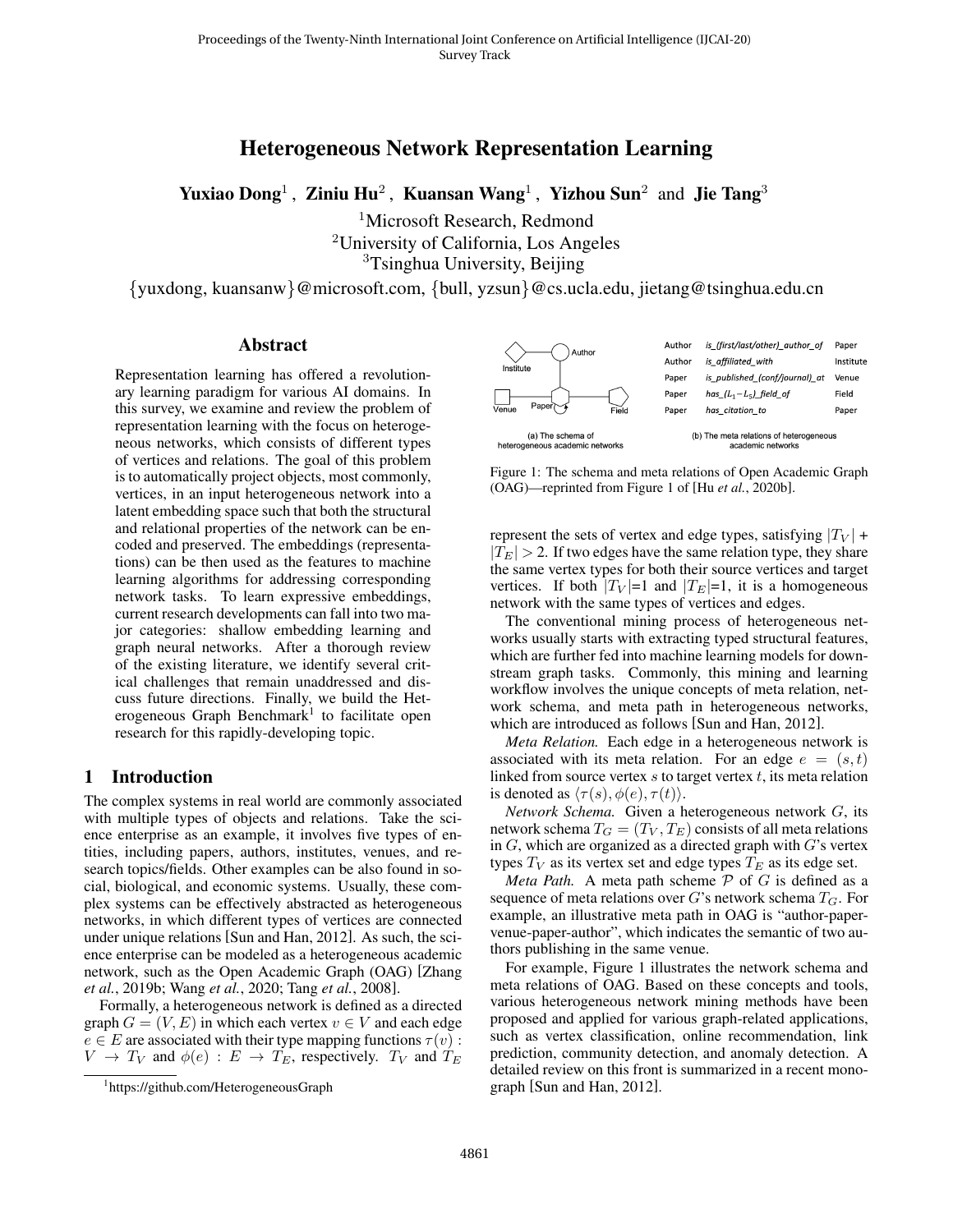Recently, the heterogeneous network mining paradigm has been shifted towards representation learning based techniques. The goal of heterogeneous network representation learning is to automatically learn latent low-dimensional embeddings for network objects, such as vertices, edges, and subgraphs. Its premise is that the intrinsic structural and semantic properties of the input network can be encoded into the latent embedding vectors and thus can benefit applications and tasks on heterogeneous networks. For example, the network embedding vectors of users and items can be used as the feature input of online recommendation systems.

In this survey, we review the recent progress in heterogeneous network representation learning and show how they have been shaping the mining and learning paradigm of heterogeneous network research. Specifically, we point out the challenges of the representation learning problem and then categorize the existing solutions into two groups, i.e., shallow embedding and graph neural networks (GNNs) based developments. Importantly, we identify the challenges and issues that remain unsolved. Finally, to encourage reproducible research on this topic, we build and release the Heterogeneous Graph Benchmark datasets at *[https:// github.com/](https://github.com/HeterogeneousGraph) [HeterogeneousGraph](https://github.com/HeterogeneousGraph)*.

# 2 Heterogeneous Network Mining

We briefly introduce the history of heterogeneous network mining. Over the course of network science and graph mining development, there have been studies exploring networks that contain different types of vertices and edges, such as bipartite graphs in recommender systems, hypergraphs, multi-layer networks, and topic modeling in bibliographic networks.

The formalization of heterogeneous networks can date back to the study of heterogeneous information networks, in which the authors propose to generate clusters by utilizing links across different types of vertices. More importantly, the authors argue that "the interactions among multi-typed objects play a key role at disclosing the rich semantics that a network carries" [\[Sun and Han, 2012\]](#page-6-0). In addition to clustering, the importance of graph heterogeneity is also demonstrated in other graph mining tasks, including vertex classification, ranking, similarity search, link prediction, anomaly detection, etc.

The conventional workflow of mining heterogeneous networks is to firstly define meta paths or their variants, such as meta graphs or meta structures, over the network schema, and then use them as features to develop machine learning models [\[Sun and Han, 2012\]](#page-6-0). Take, for example, the link prediction task in academic networks, we can define the "authorpaper-author" meta path to extract heterogeneous structural features and use them to infer whether there exist collaboration relationships between each pair of authors.

Challenges. The main challenge of heterogeneous network mining lies in the design of meta paths. Usually, to address a specific graph problem for an input network, we have to manually customize task- and data-specific meta paths, requiring related domain knowledge and experiences.

In addition, the conventional usage of meta paths is limited to the discrete space. If two vertices are not structurally connected in the graph, meta path based techniques cannot capture their relations. For example, suppose one scholar publishes papers all in NeurIPS and the other has all publications in ICML. According to the "author-paper-venuepaper-author" meta path, the similarity between them is zero, which is counter-intuitive due to the strong relevance between NeurIPS and ICML [Dong *et al.*[, 2017\]](#page-6-5). This challenge resulted from discrete structures can be naturally addressed by using the latent representations in the continuous space.

# 3 Heterogeneous Network Representation

Over the past years, neural representation learning that aims to learn objects' latent embeddings by using neural networks has offered revolutionized results for various domains, such as computer vision, natural language processing, and speech recognition. Inspired by this, there have been attempts to apply representation learning into networks. The premise of network representation learning is that instead of handcrafting structural features, it can automatically embed the network structures into latent space, which can be then used for existing network mining tasks.

The main obstacle for neural representation learning on networks is the transformation of non-Euclidean graph structures into Euclidean embedding space, as there exists a gap between graph data and neural networks. Recently, the major progress to bridge this gap is to borrow ideas from graph theory. For example, one direction of attempts has been made to leverage random walks to transform graph structures into sequences, which can be consumed by sequence-based embedding learning algorithms, such as the node2vec models [\[Grover and Leskovec, 2016\]](#page-6-6). The other line of effort can be found on the connection between graph spectral and convolutional filters, with which we can design neural network operations directly over graphs, such as graph convolutional networks (GCN) [\[Kipf and Welling, 2017\]](#page-6-7).

Most of representation learning techniques on heterogeneous networks are inspired by and developed based on (homogeneous) network representation learning. The core issue is how to transform the structures between different types of vertices and edges into latent spaces such that both the structural and semantic properties of heterogeneous networks can be encoded and preserved.

## 3.1 Heterogeneous Network Embedding

We review shallow learning-based embedding methods for heterogeneous networks. The "shallow" methods are characterized as an embedding lookup table, meaning that they directly encode each vertex as a vector, and this embedding table is the parameter to optimize. Along this line, methods can be categorized based on the assumptions they build upon.

Distributional Hypothesis based Methods. Skip-gram is a shallow embedding learning algorithm that is originally proposed to capture the semantic similarity of words in natural language [\[Mikolov](#page-6-8) *et al.*, 2013]. It is based on the distributional hypothesis [\[Harris, 1954\]](#page-6-9), which states "words that occur in the same contexts tend to have similar meanings". Later on, the hypothesis is extended to networks: vertices that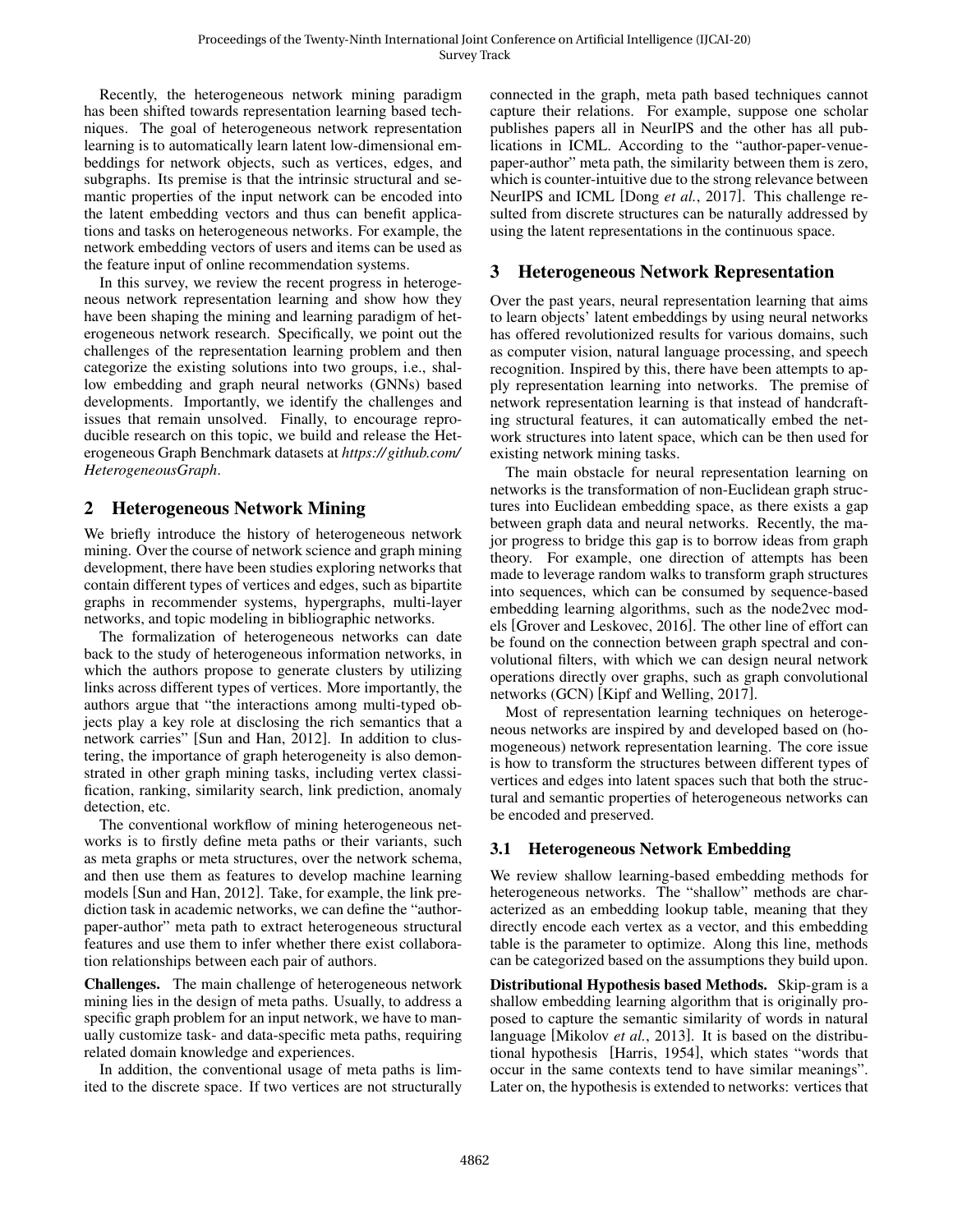share the same structural contexts tend to be close in the embedding space. To capture it, several skip-gram based homogeneous network embedding methods have been proposed, such as DeepWalk and node2vec as well as their matrix factorization understanding NetMF [Qiu *et al.*[, 2018\]](#page-6-10).

To model the distributional hypothesis in heterogeneous networks, the PTE model [Tang *et al.*[, 2015\]](#page-6-11) first projects the input heterogeneous network into several homogeneous/bipartite networks. It then defines the vertex proximity in each of them with the assumption: "vertices with similar neighbors are similar to each other and thus should be represented closely in a low dimensional space." Given this assumption, PTE applies the skip-gram framework on each network and optimizes all the embedding tables jointly.

To better capture the graph heterogeneity, the metapath2vec model is proposed [Dong *et al.*[, 2017\]](#page-6-5). Its main idea is to amplify the random walk strategies, which are originally used to collect node contexts for modeling the distributional hypothesis in homogeneous networks. Specifically, it introduces the meta path-based random walk strategy, wherein the walker is restricted to transitions between particular types of vertices. Compared with PTE, this strategy can better capture the structural dependencies between different types of vertices in a unified way. For the embedding learning, metapath2vec directly leverages skip-gram with negative sampling to learn embeddings for all types of vertices in the heterogeneous networks. In addition, its enhanced version further presents type-dependent negative sampling for skip-gram, effectively modeling both the structural and semantic dependencies in heterogeneous networks.

Later on, various solutions leverage meta paths to construct heterogeneous contexts for learning representations for different downstream tasks. For example, similar to the phrase2vec extension of word2vec, HIN2vec [Fu *et al.*[, 2017\]](#page-6-12) directly considers meta paths as objects/contexts to learn embeddings for both vertices and meta paths. GATNE [\[Cen](#page-6-13) *et al.*[, 2019\]](#page-6-13) extends the framework to multiplex heterogeneous networks, and TapEm [Park *et al.*[, 2019\]](#page-6-14) further combines vertex pair embeddings with meta path embeddings. More recently, NeRank [Li *et al.*[, 2019\]](#page-6-15) is proposed to leverage the meta path-based skip-gram embedding model to help the question answering task with heterogeneous networks. HeteSpaceyWalk [He *et al.*[, 2019\]](#page-6-16) furthers meta path-based random walk by presenting the heterogeneous personalized spacey random walk algorithm with the guidance of meta paths, graphs, and schema. More importantly, this random walk strategy is associated with converged stationary distribution among vertices.

Other Methods. In addition to skip-gram based methods, other heterogeneous network embedding techniques include label propagation, factorization, and generative adversarial networks based methods. Moreover, most of these techniques are task-specific and require supervision information.

In 2014, one of the very early attempts to learn representations for heterogeneous networks is the label propagationbased LSHM model [Jacob *et al.*[, 2014\]](#page-6-17). LSHM borrows the smoothness assumption of label propagation in homogeneous networks—"two connected nodes tend to have the same labels"—for heterogeneous networks. Its idea is to enforce vertices (of different types) to have similar representations if they are connected by using the vertex-type specific classification loss. The method is under the label propagation framework for vertex classification. Further, a similar joint optimization of task and structure losses is presented to address the heterogeneous link prediction problem [\[Chen and](#page-6-18) [Sun, 2017\]](#page-6-18). Its structure loss is constructed based on the meta paths that are manually designed for specific tasks in the heterogeneous networks. In summary, these methods are (semi- )supervised and the authors argue that the structural and label dependencies between different types can be modeled.

Similar to PTE, the HERec model also projects an input heterogeneous network into several dimensions according to customized meta paths [Shi *et al.*[, 2017\]](#page-6-19). The vertex embeddings are then learned by using the metapath2vec framework within each projection, all of which are merged by a factorization based fusion model with supervised information from the recommendation task. Differently, the HueRec method [Wang *et al.*[, 2019b\]](#page-6-20) argues that there exist interrelations between different meta paths and thus it unifies them into an end-to-end framework for the recommendation task in heterogeneous networks.

Most skip-gram based embedding methods are associated with negative sampling for scalable and fast learning. More broadly, this technique lies in the domain of noise contrastive estimation (NCE), built on which the APE model [\[Chen](#page-6-21) *et al.*, [2016\]](#page-6-21) efficiently learns the interaction probability between different vertex types with the "context-dependent" noise distribution regardless of large data space. Further, a more recent study proposes generative adversarial networks (GAN) based framework HeGAN for achieving this [Hu *et al.*[, 2019\]](#page-6-22). Instead of direct sampling, the goal of HeGAN is to generate the underlying vertex distribution and thus to produce better negative samples with heterogeneous structures in mind.

Summary. In the context of shallow embedding, there are both unsupervised and supervised learning frameworks for heterogeneous networks. Most of the unsupervised methods are built upon the application of distributional hypothesis into heterogeneous networks, such as skip-gram based models. For (semi-)supervised frameworks, the learning objective is usually a combination of heterogeneous structure modeling and task-specific optimization.

Nevertheless, under both learning settings, the majority of methods rely on the manual exploration of heterogeneous structures, i.e., the selection of meta paths or variants, for capturing the structural and semantic dependencies.

## 3.2 Heterogeneous Graph Neural Networks

In the past few years, Graph Neural Networks (GNNs) have shown promising results for modeling structural and relational data. Different from shallow embedding methods, GNNs are often empowered by more complex encoders, usually a deep neural network, enabling the natural modeling of both structures and vertex attributes. In this part, we summarize the latest development of GNNs for heterogeneous network representation learning.

We first introduce the general GNN framework for relational data. One way is to view it as a neural message pass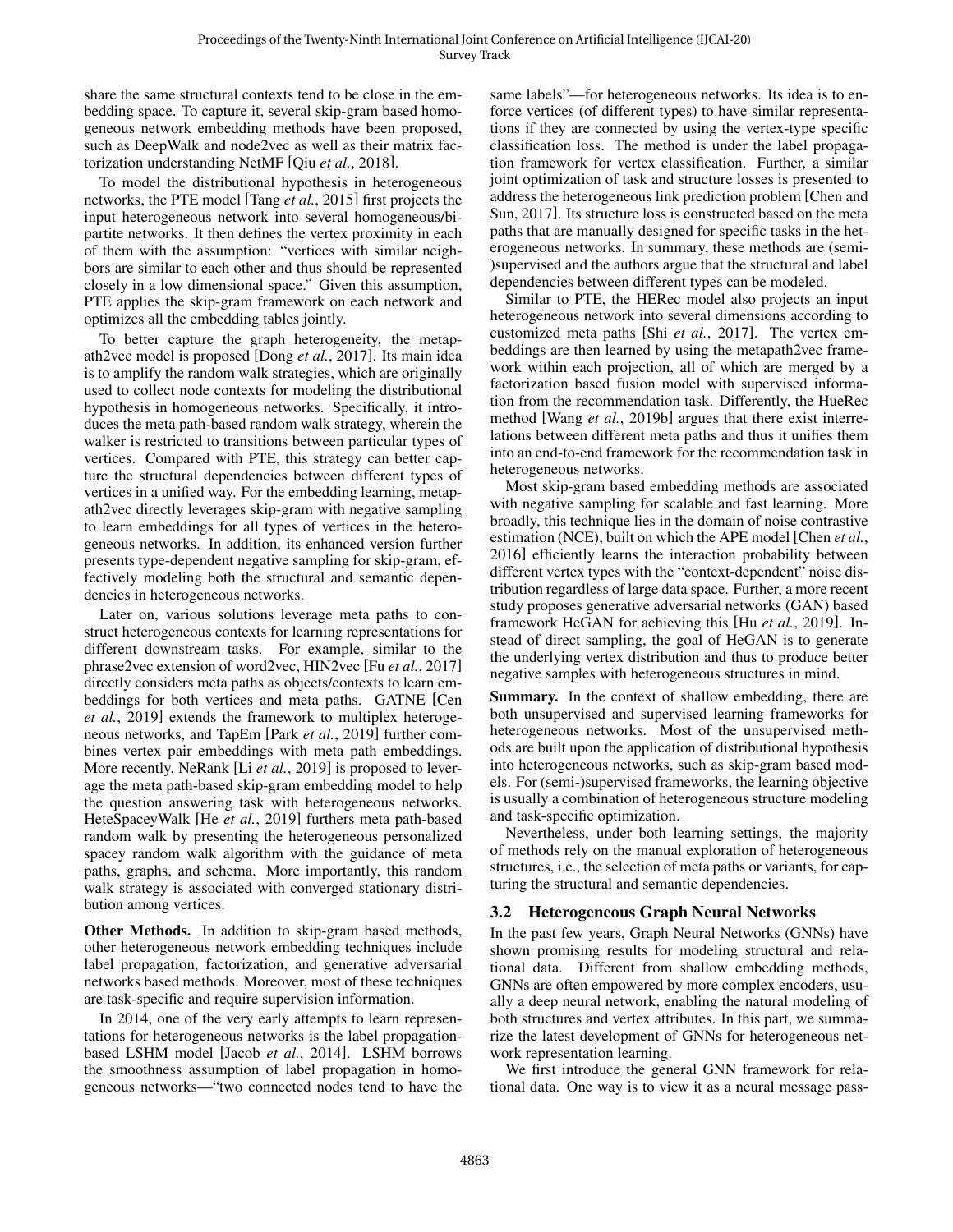ing framework [\[Gilmer](#page-6-23) *et al.*, 2017], in which the structure of the input graph is used as the backbone for propagating (vertex or edge) information in order to form expressive representations. Or, we can consider it as the feature aggregation process [\[Hamilton](#page-6-24) *et al.*, 2017], wherein for each vertex, its neighborhood is considered as a receptive field from which it aggregates information recursively.

Formally, the aggregation process can be abstracted as  $H^{(l+1)} = \sigma(\hat{A}H^{(l)}W^{(l)})$ , where  $H^{(l)}$  and  $W^{(l)}$  are the (hidden) node representation and parameter matrix of the  $l^{th}$ layer,  $\sigma(.)$  is usually a non-linear function, and  $\tilde{A}$  represents a filter derived from some form of the graph structure. For example, in GCN, it is the symmetric normalized adjacency matrix [\[Kipf and Welling, 2017\]](#page-6-7). Given this framework, a line of research has been proposed to better learn network representations. Next, we review the recent developments on heterogeneous graph neural networks.

Relational GCN. One of the first attempts to model the multirelational graph using GNN is the Relational Graph Convolutional Networks (RGCN) [\[Schlichtkrull](#page-6-25) *et al.*, 2018], which keeps a distinct linear projection weight for each edge type. To deal with graphs with a large number of relations, RGCN also decomposes the relation-specific parameters as a linear combination of several base matrices.

Another notable effort is the Decagon model [\[Zitnik](#page-6-26) *et al.*, [2018\]](#page-6-26), which applies specific graph convolutional filters over each type of relations in a multimodal graph with proteins, drugs, polypharmacy side effects as vertices. Note that the relation-specific parameters in Decagon are shared for different vertices.

Heterogeneous GNNs. To deal with heterogeneous graph structures and node attributes, the Heterogeneous Graph Neural Network (HetGNN) [Zhang *et al.*[, 2019a\]](#page-6-27) uses typespecific RNNs to encode features for each type of neighbor vertices, followed by another RNN to aggregate the encoded neighbor representations of different types.

Heterogeneous Graph Attention. To incorporate attention [Veličković *et al.*, 2018] into the heterogeneous GNN design, the GEM method [Liu *et al.*[, 2018\]](#page-6-29) leverages distinct aggregators for each relation and learns the attention coefficients for modeling the importance of different types of vertices.

Later, the Heterogeneous Graph Attention Network (HAN) [Wang *et al.*[, 2019a\]](#page-6-30) uses meta paths as edges to augment the graph, and maintains different weight matrices for each meta-path-defined edge. It also utilizes the high-level semantic attention to differentiate and aggregate information from different meta paths.

Heterogeneous Graph Transformer. All the previous works use either node vertex or edge type alone to determine GNN weight matrices. However, for those relations that do not have sufficient occurrences, it is hard to learn accurate relationspecific weights. To address this, the Heterogeneous Graph Transformer (HGT) [Hu *et al.*[, 2020b\]](#page-6-4) uses each edge's meta relation to parameterize the Transformer-like self-attention architecture, so that both the common and specific patterns of different relationships are captured by using equal or even fewer parameters. In addition, different from most of the existing works that require the manual design of meta paths, HGT can automatically learn the importance of implicit meta paths by the nature of multi-layer GNNs to incorporate highorder heterogeneous neighbor information.

Another concurrent work, the Graph Transformer Networks [Yun *et al.*[, 2019\]](#page-6-31), learns a soft selection of edge types and composite relations for generating useful multi-hop meta paths to augment the input graph. After that, it adopts the vanilla GCN layer to the augmented graph for getting contextualized vertex embeddings.

Summary. The nature of graph neural networks ensure all the aforementioned methods to get inductive embeddings for any unseen vertices or graphs, instead of maintaining a large lookup table for each vertex within the graph as shallow embedding methods. Also, they can naturally leverage rich vertex attributes by neural network encoders.

To adapt to the heterogeneous setting, all existing models adopt different weight matrices for each relational type. Most of them leverage human-designed meta paths to augment the graphs, while some recent works utilize the selfattention mechanism to automatically learn "soft" meta paths.

## 3.3 Knowledge Graphs & Attributed Networks

Heterogeneous networks are closely connected with knowledge graphs and attributed networks. In this short survey, we don't dig deep into their differences and connections. Generally, knowledge graph embedding is a technique used to complete the knowledge graph triplets. Its major solutions can be categorized into two classes: neural embedding e.g., TransE—and tensor factorization—e.g., RESCAL based models. Attributed network embedding is given the similar input as graph neural networks. Notably, the ANE and DANE models are proposed to model the inherent correlations between network structures and attributes, with the extension to dynamic environments. Recently, Cen et al. formalize the representation learning problem for attributed multiplex heterogeneous networks. To address the attributed, multiplex, and heterogeneous challenges, they present the GATNE framework with a theoretical demonstration of its expressiveness superiority.

## 3.4 Applications

Since heterogeneous networks can abstract and model realworld complex systems, representation learning on heterogeneous networks have numerous applications, such as similarity search, knowledge graph reasoning, question answering and recommendation. For example, the metapath2vec method has been deployed for similarity search in Microsoft Academic<sup>[2](#page-0-1)</sup>. Another industry system that is benefited from the heterogeneous network embedding is the online recommendation module in e-commence [Cen *et al.*[, 2019\]](#page-6-13).

# 4 Challenges, Directions, and Open Data

Over the course of its development, representation learning has empowered a paradigm shift for mining (heterogeneous)

<sup>2</sup> An illustrative example of the Related Journals function for *nature* can be found at [https://academic.microsoft.com/journal/137773608.](https://academic.microsoft.com/journal/137773608)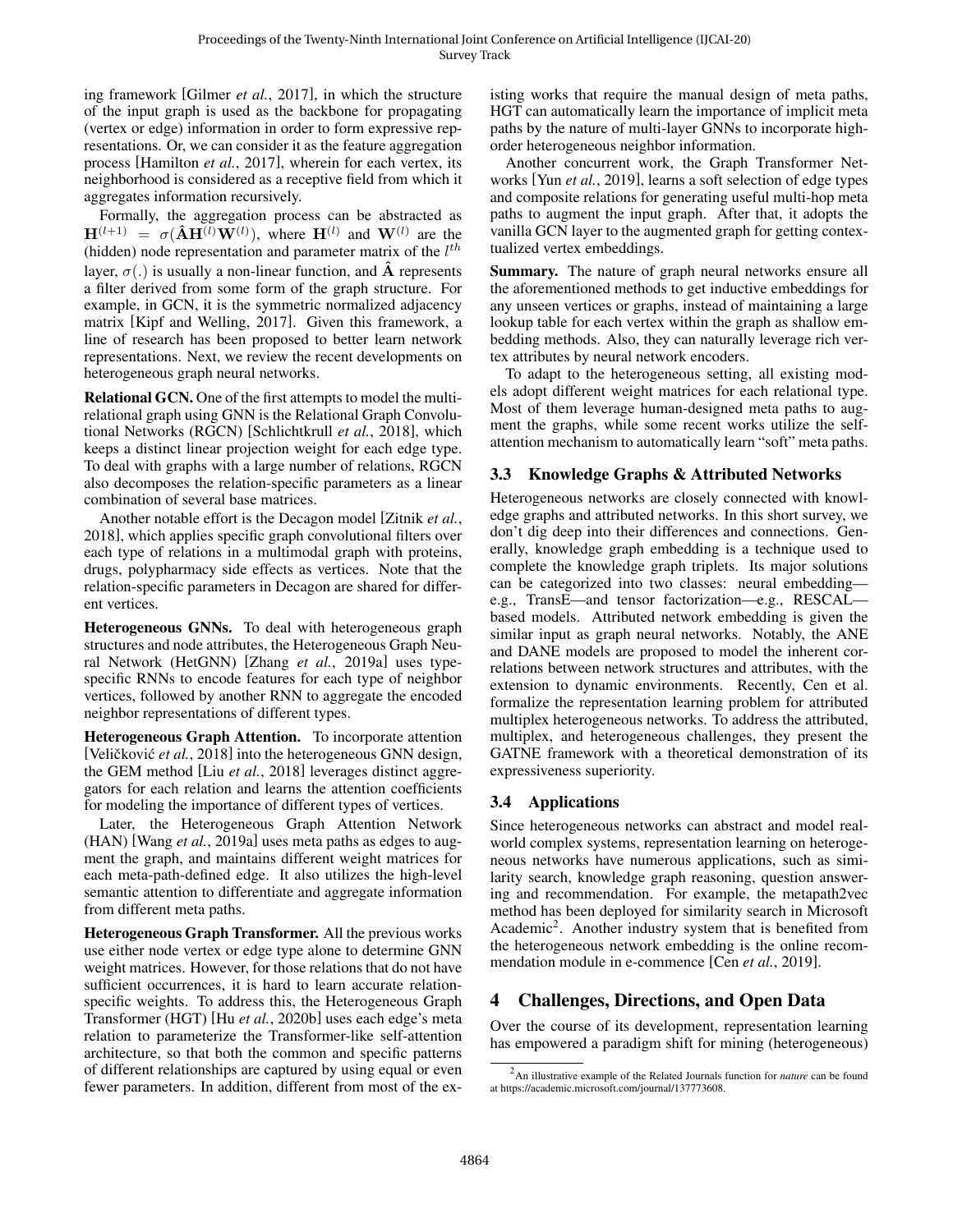Proceedings of the Twenty-Ninth International Joint Conference on Artificial Intelligence (IJCAI-20) Survey Track

<span id="page-4-0"></span>

| Dataset | #nodes     | $\#$ edges                  | $#$ papers | # authors  | #fields | $#$ venues | $\#$ institutes | $\#P-A$     | $#P-F$      | $#P-V$     | $#A-I$      | $#P-P$        |
|---------|------------|-----------------------------|------------|------------|---------|------------|-----------------|-------------|-------------|------------|-------------|---------------|
| NN      | 66,211     | 3,638,702                   | 18,911     | 32,307     | 9,540   | 2,008      | 3,445           | 48,551      | 202,281     | 189.116    | 48,765      | 1,355,082     |
| CS      | 11,732,027 | 107,263,811   5,597,605     |            | 5,985,759  | 119,537 | 27,433     | 16,931          | 15,571,614  | 47,462,559  | 5,597,606  | 7,190,480   | 31,441,552    |
| OAG     |            | 178,663,927   2,236,196,802 | 89,606,257 | 88,364,081 | 615,228 | 53,073     | 25,288          | 300,853,688 | 657,049,405 | 89,606,258 | 167,449,933 | 1,021,237,518 |

Table 1: Open Academic Graph (OAG) Statistics.

networks. It has been particularly evident that graph neural networks can significantly re-shape heterogeneous network representation learning and thus benefit all possible applications on heterogeneous network data. Therefore, we discuss remaining challenges and future directions with an emphasis on GNN based techniques.

### 4.1 Future Directions

Avoiding Meta Path Design. The broad premise of representation learning is that feature engineering which involves manual effort and domain expertise can be avoided. As we discussed above, most of heterogeneous representation learning methods require the manual customization of meta paths or their variants (e.g., meta graphs) for the models to capture the semantics underlying the given heterogeneous structures. For example, metapath2vec, HetGNN, and HAN have to take pre-defined meta paths as input to address the dedicated tasks. Essentially, their representation capacities are limited to specific tasks on specific data. One promising attempt to avoid meta path design is the recent HGT model [\[Hu](#page-6-4) *et al.*[, 2020b\]](#page-6-4), where the issue is naturally resolved by GNNs' feature propagation across multiple layers. Therefore, to fully unleash the power of representation learning, it would be necessary to automatically learn heterogeneous network representations without meta path pre-design, that is, avoiding the pre-exploration of network structures and semantics.

Multi-Sense Representations. To date, most embeddings are learned for one single sense from the complex and multityped heterogeneous networks. Take, for example, the distributional hypothesis, there is no distinction between the structural contexts. Specifically, if we consider the scholar "Jiawei Han" as an illustration, we can name a few different senses for him. The most similar scholars to him under the sense of scientific collaboration are "Jian Pei" and "Xifeng Yan", who are his Ph.D. students. Or, under the sense of venue publications, "Philip S. Yu" and "Christos Faloutsos" are most similar to him. Or, under the sense of scientific impact for data mining, he is more similar to "Rakesh Agrawal" in Database and "Bruce Croft" in IR. From this example, we can clearly observe that there exist multi-sense representations in heterogeneous networks. How to define, learn, and use them remains largely open and unexplored.

Pre-Training of (Heterogeneous) GNNs. As reviewed in previous section, existing (heterogeneous) GNNs are end-toend trained in (semi-)supervised settings. In other words, we need the dedicated label data for each task on each dataset, which is usually expensive to achieve in the real world, particularly for Web-scale heterogeneous graphs. To solve the label scarcity issue, pre-trained neural models have been adopted and significantly advanced the development of various AI domains, such as BERT in natural language processing. The benefits of a pre-trained model include 1) most of the time, it is trained in an unsupervised (or self-supervised) manner, requiring no task- and data-specific label information; 2) it can be used for fine-tuning over different downstream tasks, even being generalizable to various data.

Herein, we envision two types of (heterogeneous) GNN pre-training directions for future studies. First, the pre-trained model is learned to capture the underlying structural properties of an input network such that it can be used for different tasks on the same input data. Second, we pre-trained a GNN model on a set of networks (of different types) intending to capture the intrinsic structural properties across these networks and thus facilitating downstream tasks on different (unseen) networks. Naturally, the pre-training of heterogeneous GNNs also faces the challenge of graph heterogeneity, making it different from and more challenging than existing pretraining techniques in homogeneous text/image/speech data.

Multi-Task Learning. Recently, multi-task learning has enabled deep learning methods to achieve superiority over traditional single-task learning for learning representations in NLP and CV. Its idea is to address multiple tasks in parallel to recognize and leverage the similarities/distinctions across these tasks. Research has reported that in doing so, the performance as a whole can be improved when compared to task-specific models.

Notice that given a heterogeneous network of multiple types of vertices and edges, it is usually associated with various mining tasks. For example, there are many real-world applications on a heterogeneous academic network, such as name disambiguation, the inference of papers' topics or authors' research interests, literature and citation recommendation, similarity search, and so on. All those heterogeneous network tasks could benefit from multi-task learning, in which a shared representation is learned across tasks and task-specific parameters can contribute to other tasks. The unique property of heterogeneous networks is that they contain multiple types of vertices and edges, which might be a natural application of multi-task learning.

Dynamics and Scalability. In the real world, most networks evolve over time, whose modeling has long been a research challenge. The network dynamics issue becomes particularly challenging when it is coupled with different types of vertices and edges—heterogeneous networks. Most existing methods handle it by splitting the input dynamic network into multilayer networks based on timestamps. Consequently, the structural and temporal dependencies across different layers are usually ignored. To this end, how to effectively model dynamic heterogeneous networks is still an open question, not to mention representation learning for them.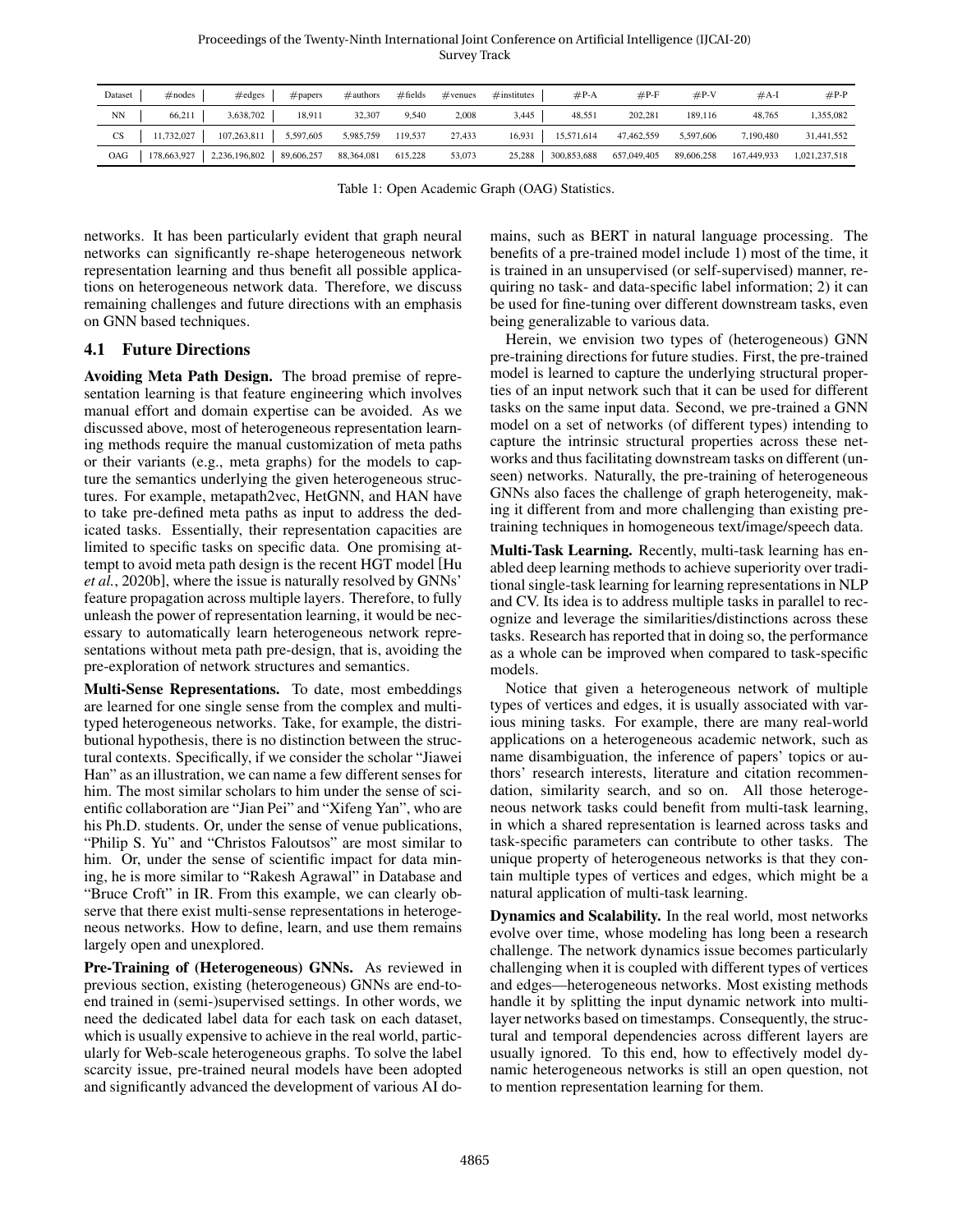<span id="page-5-0"></span>

|     | <b>GNN</b> Models        |                           | <b>GCN</b>                         | <b>RGCN</b>                        | <b>GAT</b>                         | HetGNN                             | <b>HAN</b>                         | <b>HGT</b>                         |
|-----|--------------------------|---------------------------|------------------------------------|------------------------------------|------------------------------------|------------------------------------|------------------------------------|------------------------------------|
| NN  | Paper-Field              | <b>NDCG</b><br><b>MRR</b> | $.486 \pm .023$<br>$.460 \pm .038$ | $.491 \pm .031$<br>$.472 \pm .036$ | $.519 \pm .047$<br>$.496 \pm .042$ | $.511 \pm .057$<br>$.488 \pm .047$ | $.526 \pm .056$<br>$.504 \pm .052$ | $.548 \pm .046$<br>$.513 \pm .045$ |
|     | Paper-Venue              | <b>NDCG</b><br><b>MRR</b> | $.478 \pm .053$<br>$.352 \pm .066$ | $.483 \pm .062$<br>$.371 \pm .073$ | $.497 + .070$<br>$.379 \pm .068$   | $.492 \pm .066$<br>$.374 \pm .072$ | $.504 \pm .068$<br>$.386 \pm .069$ | $.513 \pm .062$<br>$.397 \pm .067$ |
|     | Author<br>Disambiguation | <b>NDCG</b><br><b>MRR</b> | $.883 \pm .021$<br>$.807 \pm .028$ | $.902 + .028$<br>$.828 \pm .042$   | $.926 + .032$<br>$.845 \pm .036$   | $.922 + .028$<br>$.839 \pm .038$   | $.931 \pm .036$<br>$.848 \pm .041$ | $.942 \pm .035$<br>$.857 \pm .037$ |
|     | Paper-Field              | <b>NDCG</b><br><b>MRR</b> | $.344 \pm .021$<br>$.353 \pm .053$ | $.322 \pm .053$<br>$.340 \pm .061$ | $.357 + .058$<br>$.382 \pm .057$   | $.346 + .071$<br>$.373 \pm .051$   | $.352 \pm .051$<br>$.388 \pm .065$ | $.403 \pm .041$<br>$.439 \pm .078$ |
| CS  | Paper-Venue              | <b>NDCG</b><br><b>MRR</b> | $.406 \pm .081$<br>$.215 \pm .066$ | $.412 \pm .076$<br>$.216 \pm .105$ | $.437 \pm .082$<br>$.239 \pm .089$ | $.431 \pm .074$<br>$.245 \pm .069$ | .449±.072<br>$.254 \pm .074$       | $.473 \pm .054$<br>$.288 \pm .088$ |
|     | Author<br>Disambiguation | <b>NDCG</b><br><b>MRR</b> | $.826 \pm .039$<br>$.661 \pm .045$ | $.835 + .042$<br>$.665 \pm .054$   | $.864 \pm .051$<br>$.694 \pm .052$ | $.850 + .056$<br>$.668 \pm .061$   | $.859 \pm .053$<br>$.688 \pm .049$ | $.894 \pm .034$<br>$.732 \pm .038$ |
| OAG | Paper-Field              | <b>NDCG</b><br><b>MRR</b> | $.318 \pm .034$<br>$.322 \pm .047$ | $.328 + .046$<br>$.332 \pm .052$   | $.339 + .049$<br>$.348 \pm .045$   | $.336 \pm .062$<br>$.350 \pm .053$ | $.342 \pm .051$<br>$.358 \pm .049$ | $.367 \pm .048$<br>$.378 \pm .071$ |
|     | Paper-Venue              | <b>NDCG</b><br><b>MRR</b> | $.302 \pm .066$<br>$.194 \pm .070$ | $.313 + .051$<br>$.193 \pm .047$   | $.317 + .057$<br>$.196 \pm .052$   | $.309 + .071$<br>$.192 \pm .059$   | $.327 + .062$<br>$.214 \pm .067$   | $.355 \pm .062$<br>$.247 \pm .061$ |
|     | Author<br>Disambiguation | <b>NDCG</b><br><b>MRR</b> | $.738 \pm .042$<br>$.612 \pm .064$ | $.755 + .048$<br>$.619 \pm .057$   | $.797 + .044$<br>$.645 \pm .063$   | $.803 + .058$<br>$.649 \pm .052$   | $.821 \pm .056$<br>$.660 \pm .049$ | $.852 \pm .048$<br>$.688 \pm .054$ |

Proceedings of the Twenty-Ninth International Joint Conference on Artificial Intelligence (IJCAI-20) Survey Track

Table 2: Experimental results on three benchmark datasets—partial results on OAG are reprinted from [Hu *et al.*[, 2020b\]](#page-6-4).

Another common challenge lies in the large scale of realworld graphs. OAG consists of billions of vertices and edges, spanning between 1800 and 2020 (to date). Other Web-scale graphs are even more large, such as the LinkedIn Economic Graph, Wikipedia Entity Graph, Microsoft Office Graph, etc. Existing effort mainly focuses on improving the scalability of homogeneous network representation learning methods. For most existing heterogeneous network representation learning techniques, it is prohibitively expensive to learn over Webscale graphs. Therefore, scalable and computational feasible models form a critical direction for future work.

Others. In addition to the aforementioned issues specific to heterogeneous networks, there are also challenges faced by general GNN models, such as the over-smoothing and overfitting issues when many GNN layers are stacked. The resolve of these problems can naturally benefit heterogeneous network representation learning.

#### 4.2 Open Data and Benchmark

Previously, we discussed the major technical challenges in heterogeneous network representation learning. Additionally, the community also faces the data challenge, though there are several public heterogeneous network datasets, such as the DBLP/AMiner data, Amazon/Yelp review data, and IMDB data. First, these datasets are used differently with different tasks and evaluation metrics. Second, they are pre-processed randomly, such as different versions, different training-testing-validation splits, different selections of vertex types, etc. Finally, even on the same data with the same pre-processing, different results are reported across literature.

To address these issues, we propose to build the Hetero-geneous Graph Benchmark<sup>[3](#page-0-1)</sup> with the first release of three datasets built from OAG. The idea is similar to the Open Graph Benchmark [Hu *et al.*[, 2020a\]](#page-6-32) and GNN benchmark [\[Dwivedi](#page-6-33) *et al.*, 2020], but with the focus on heterogeneous graphs. The current datasets are constructed based on different (high-level) research fields in OAG, including Artificial Neural Networks (NN), Computer Science (CS), and all topics (OAG). The statistics of the three datasets are listed in Table [1.](#page-4-0) For each of them, we build three tasks with the predefined data splitting strategy and feature definition, including the prediction of a paper's research field and publication venue, as well as author name disambiguation.

Moreover, we run several popular and powerful (heterogeneous) graph neural networks, including GCN, GAT, RGCN, HetGNN, HAN, and HGT, to report the statistically significant results for each task on each dataset in Table [2,](#page-5-0) which can be referred to as benchmark performance.

## 5 Conclusion

In this work, we introduce the problem of heterogeneous network representation learning and discuss its underlying challenges. We review the recent progress in addressing these challenges. More importantly, we dive deeper into the problem and unveil the critical issues and pain-points that should be resolved in the future. To facilitate open and reproducible research on this rapidly-developing topic, we take the first step to release the Heterogeneous Graph Benchmark for the research community.

### Acknowledgments

Ziniu Hu and Yizhou Sun are supported by NSF III-1705169, NSF CAREER Award 1741634, NSF #1937599, Okawa Foundation Grant, and Amazon Research Award. Jie Tang is supported by the NSFC for Distinguished Young Scholar (61825602).

<sup>3</sup> <https://github.com/HeterogeneousGraph>